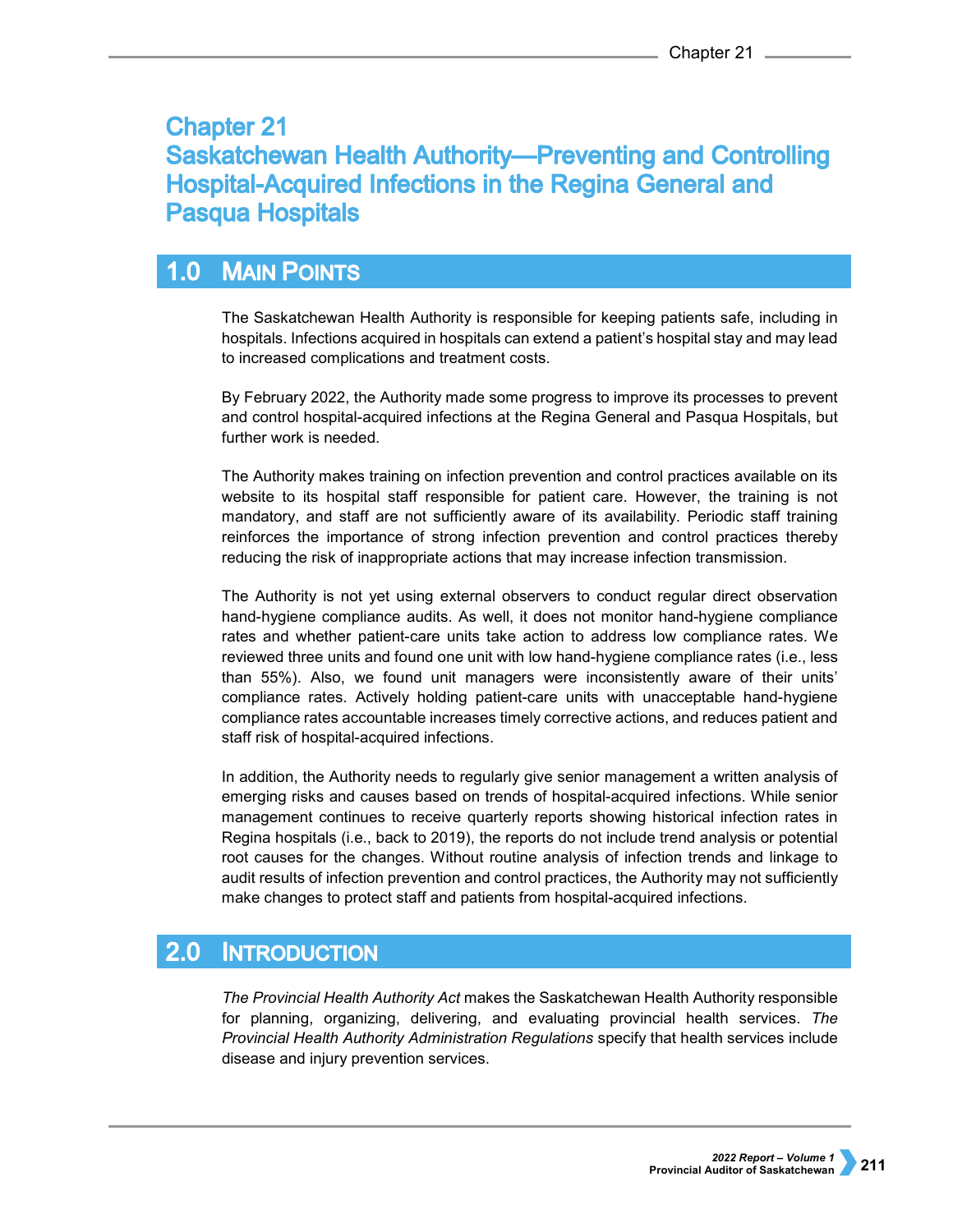Regina General Hospital and Pasqua Hospital are the two major hospitals providing healthcare services to people of southern Saskatchewan. For the year ending March 31, 2021, about 33,800 people were admitted to these two hospitals.[1](#page-1-0)

A hospital-acquired infection is an infection that a patient acquires while in a hospital that was not present or incubating on admission.<sup>[2](#page-1-1)</sup> Examples of common hospital-acquired infections include infections caused by organisms such as Clostridium difficile (CDI), Methicillin-resistant staphylococcus aureus (MRSA), and Vancomycin-resistant enterococcus (VRE).[3](#page-1-2),[4](#page-1-3),[5](#page-1-4) COVID-19 is another example of an infection patients can acquire while in hospital.

Such infections can extend a patient's hospital stay, and may lead to additional complications and treatment costs. Having an effective infection prevention and control program can help reduce the burden associated with hospital-acquired infections, reduce the length of hospital stay, and lower costs related to the treatment of infections.

#### $2.1$ **Focus of Follow-Up Audit**

This audit assessed the status of four recommendations made in our *2018 Report – Volume 2*, Chapter 24, about the Saskatchewan Health Authority's processes to prevent and control hospital-acquired infections in the Regina General and Pasqua Hospitals. We concluded for the 12-month period ended August 31, 2018, the Authority had, other than the areas identified in our four recommendations, effective processes.<sup>[6](#page-1-5)</sup>

To conduct this audit engagement, we followed the standards for assurance engagements published in the *CPA Canada Handbook—Assurance* (CSAE 3001). To evaluate the Authority's progress toward meeting our recommendations, we used the relevant criteria from the original audit. The Authority's management agreed with the criteria in the original audit.

To complete this follow-up audit, we interviewed key Authority staff responsible for infection prevention and control in Regina hospitals. We examined and assessed relevant documentation including policies and procedures, hand-hygiene audit compliance reports, infection rate reports, as well as one of the Authority's online training modules.

### **STATUS OF RECOMMENDATIONS**  $3.0<sub>1</sub>$

This section sets out each recommendation including the date on which the Standing Committee on Public Accounts agreed to the recommendation, the status of the recommendation at February 28, 2022, and the Authority's actions up to that date.

 <sup>1</sup> Information provided by the Saskatchewan Health Authority.

<span id="page-1-1"></span><span id="page-1-0"></span><sup>2</sup> World Health Organization, *Health care without avoidable infections, The critical role of infection prevention and control*, (2016), p. 4.

 $3$  Clostridium difficile is a bacterial spore that causes irritation in the bowel leading to severe cramps and diarrhea.

<span id="page-1-5"></span><span id="page-1-4"></span><span id="page-1-3"></span><span id="page-1-2"></span><sup>4</sup> Methicillin-resistant staphylococcus aureus is a bacterium resistant to common antibiotics and affects the heart, lungs, bones, joints, and/or bloodstream.

<sup>5</sup> Vancomycin-resistant enterococcus is a bacterium resistant to common antibiotics and causes severe urinary tract infections. <sup>6</sup> *[2018 Report – Volume 2](https://auditor.sk.ca/pub/publications/public_reports/2018/Volume_2/CH%2024%20-%20Saskatchewan%20Health%20Authority%E2%80%94Preventing%20and%20Controlling%20Hospital-acquired%20Infections%20in%20the%20Regina%20General%20Hospital%20and%20Pasqua%20Hospital.pdf)*, Chapter 24, pp. 151–167.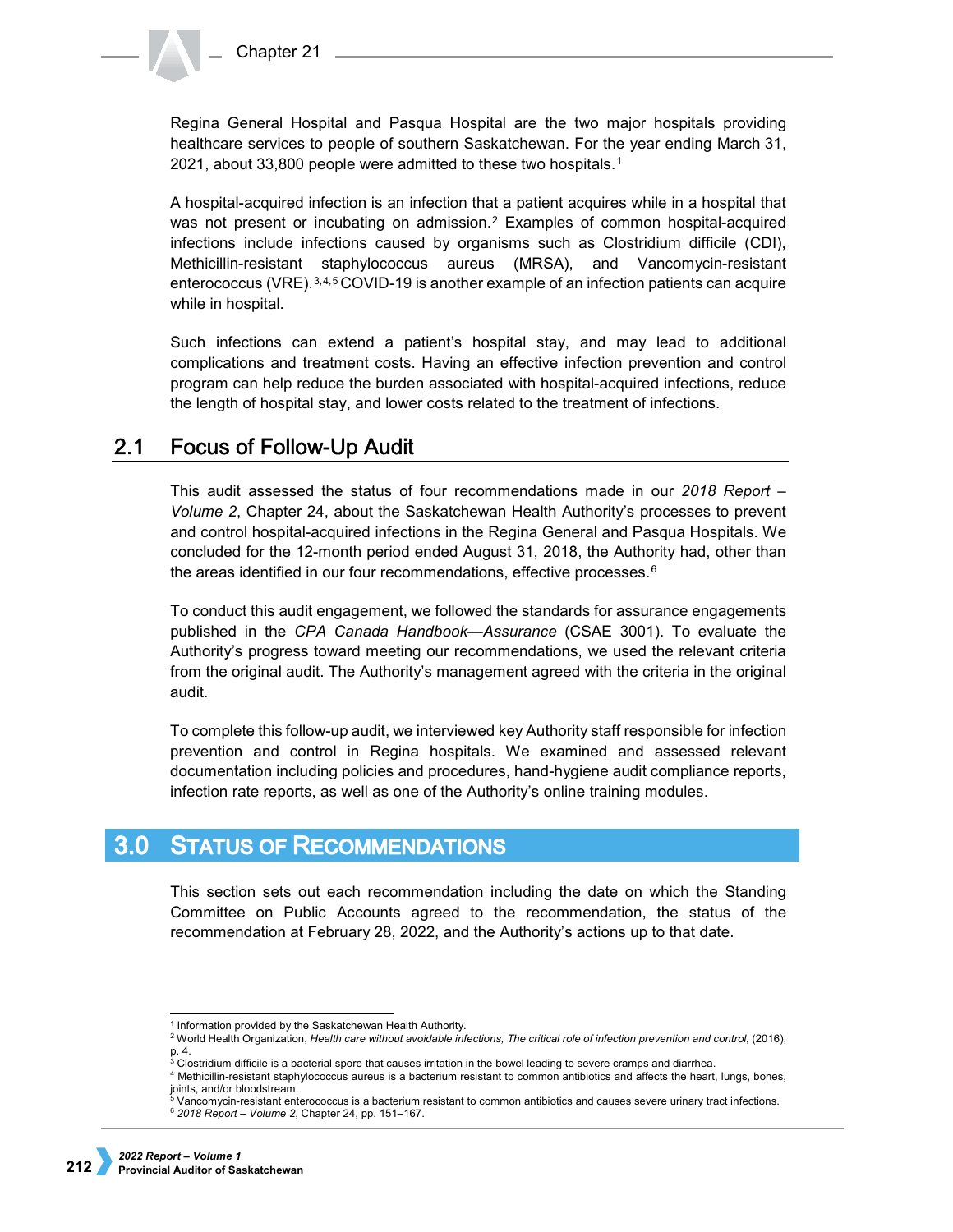### **Staff Unaware of Available Training**  $3.1$

*We recommended the Saskatchewan Health Authority give hospital staff, responsible for patient care, formal training updates on infection prevention and control practices at least annually. (2018 Report – Volume 2,* p. 158, Recommendation 1; Public Accounts Committee agreement March 1, 2022)

# **Status**—Partially Implemented

The Saskatchewan Health Authority makes training on infection prevention and control practices available on its website to its hospital staff responsible for patient care; however, the training is not mandatory and staff are not sufficiently aware of its availability.

In 2019, the Authority launched the Saskatchewan Health Training online platform. It includes various learning modules with one specific to infection prevention and control practices. The module includes an overview of:

- Routine practices (e.g., point-of-care risk assessments, cleaning techniques)
- Chain of infection (explaining how infection spreads)
- Hand hygiene (outlines when to perform hand hygiene, such as after risk of exposure to bodily fluid)
- Personal protective equipment (PPE) (information on how to put on and take off)

We found the module includes training videos (e.g., how to conduct proper hand hygiene) and links to standard procedures for proper donning and removal of PPE. In addition, we found the module aligns with standards set out by Accreditation Canada in relation to key components of infection prevention and control practices.

The Authority expects staff to complete this training annually; however, the training is not mandatory, and the Authority does not track who takes the training. We also found not all staff are aware of the training. During our discussions with three unit nurse managers, two were unaware of the training available to them and their staff. Authority management acknowledged its need to improve communication with all hospital staff (e.g., nursing, housekeeping) about available training.

The Authority also indicated that once it implements the new Administrative Information Management System (AIMS) in 2022–23, it expects the annual refresher training will become mandatory and managers can start using the system to track staff completion of the training.

In addition to the training described above, we found the Authority maintained and updated various infection prevention and control procedures associated with the COVID-19 pandemic. For example, it developed COVID-19 infection prevention and control guidance for acute care settings outlining procedures such as screening; hand hygiene; point-of-care risk assessments; continuous mask use and eye protection; PPE; and environmental cleaning and disinfection. We found the Authority periodically held virtual town-hall presentations to inform staff about changes to protocols and guidance during the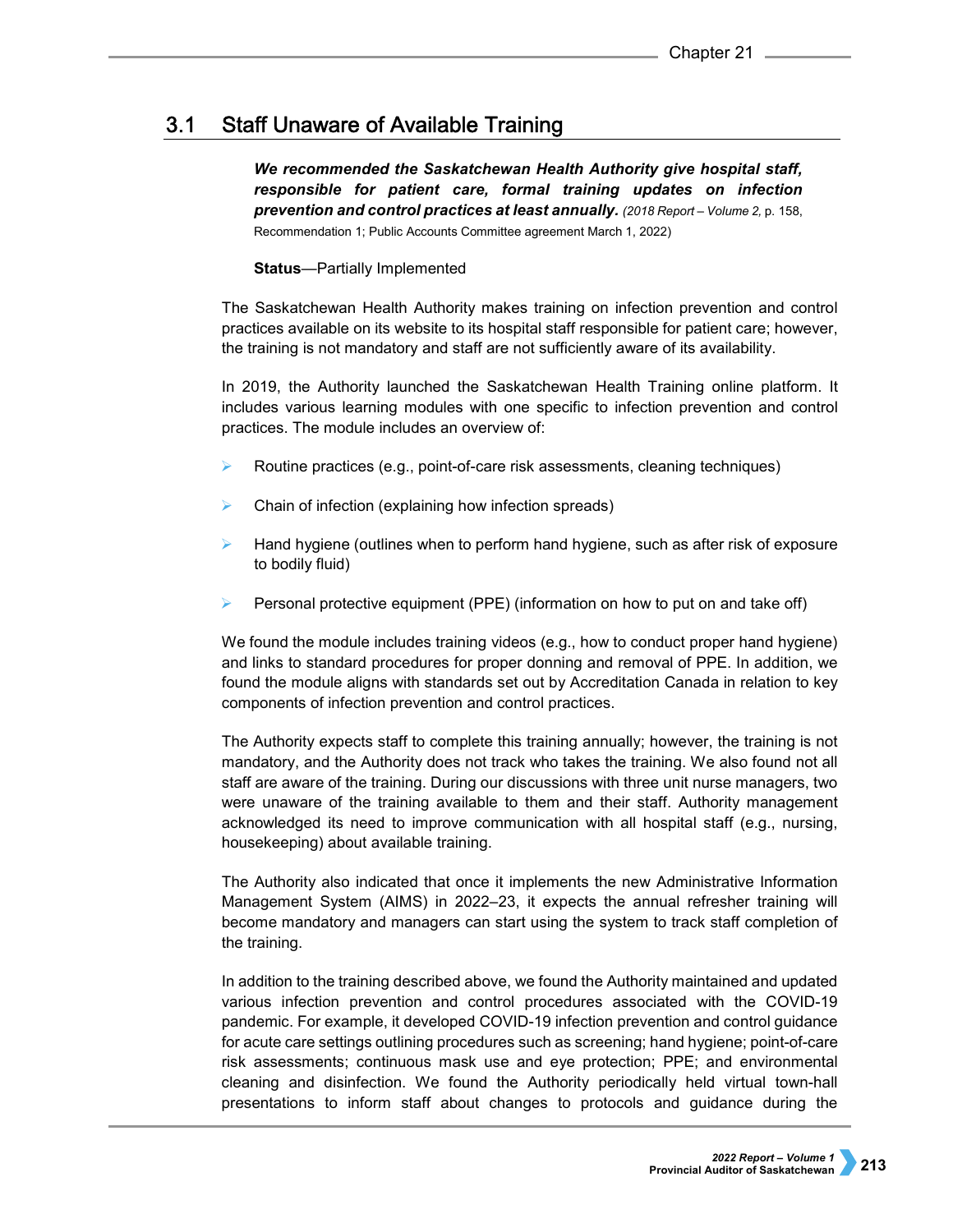

pandemic. For example, in July 2021, the Authority provided an overview of the PPE guidance, the current precautions, and changes to the visitor protocols in the Authority's facilities. The Authority also provided various safety bulletins on its website providing healthcare workers with ongoing direction about recommended safety guidelines, processes, and PPE supply.

Periodic refresher training helps keep staff up-to-date, and provides an opportunity to reinforce the importance of key activities to prevent and control hospital-acquired infections. Without periodic refresher training, it increases the risk of inappropriate practices that may increase infection transmission, and compromise the wellness and health of patients and staff.

### **External Observers Not Conducting Hand-Hygiene Compliance**  $3.2<sub>2</sub>$ **Audits**

*We recommended the Saskatchewan Health Authority use external observers to conduct regular direct observation hand-hygiene compliance*  audits in its hospitals. (2018 Report – Volume 2, p. 161, Recommendation 2; Public Accounts Committee agreement March 1, 2022)

**Status**—Partially Implemented

The Saskatchewan Health Authority does not use external observers to conduct regular direct observation hand-hygiene compliance audits in its hospitals.

In summer 2021, the Authority recognized the need for a consistent approach for collecting and analyzing hand-hygiene observations across the province. As a result, it signed a project agreement for a new IT system for hand-hygiene audits and began a system trial in January 2022. The Regina hospitals are part of this trial, which involves staff within patient-care units (i.e., not external observers) using the IT system to conduct monthly hand-hygiene audits.

If the trial is successful, the Authority indicated it plans to train a pool of staff to be handhygiene auditors. It expects to assign these auditors to patient-care units to conduct external direct observation hand-hygiene audits by fall 2022.

Not using external observers to conduct hand-hygiene compliance audits increases the risk of observation bias and having inaccurate compliance rates.<sup>[7](#page-3-0)</sup> This may increase the risk of the Authority not taking sufficient or timely action to improve staff hand-hygiene practices. This in turn places patients and staff at greater risk of hospital-acquired infections.

<span id="page-3-0"></span><sup>-</sup><sup>7</sup> During our 2018 audit, we found the Authority used external observers to conduct a series of direct observation hand-hygiene compliance audits in the Regina hospitals in May 2017. The compliance rate for these audits were significantly lower than the rates for audits where patient-care units had one of their own staff members complete the observations. Some units had a 60– 70% difference in compliance rates between these two types of audits—suggesting actual compliance rates for hand hygiene may be significantly different than reported (i.e., depending on who completes the observations).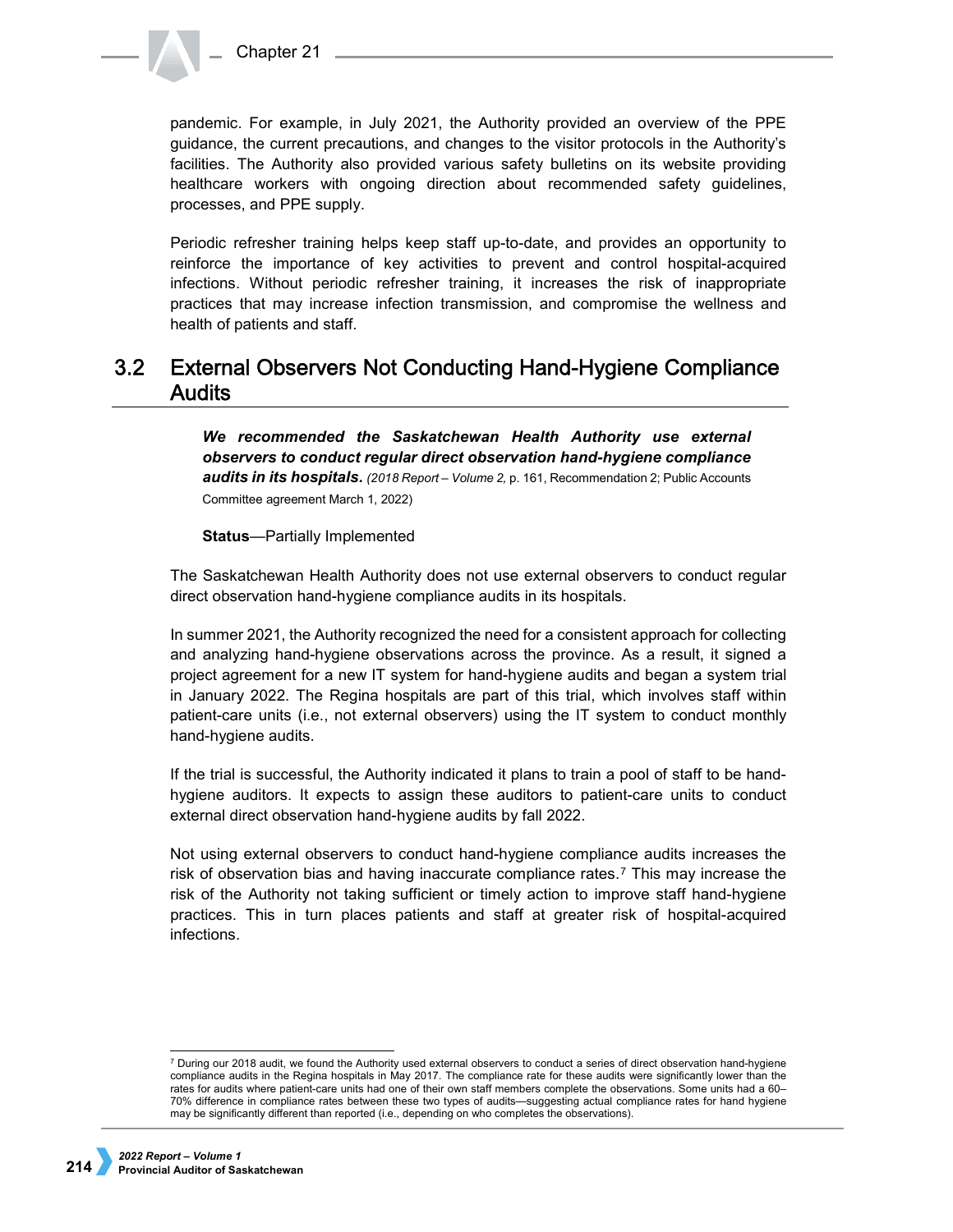### Hand-Hygiene Compliance Rates Not Monitored  $3.3$

*We recommended the Saskatchewan Health Authority actively monitor actions taken by Regina hospitals' patient-care units with lower than acceptable hand-hygiene compliance rates. (2018 Report – Volume 2,* p. 163, Recommendation 3; Public Accounts Committee agreement March 1, 2022)

## **Status**—Not Implemented

The Saskatchewan Health Authority does not monitor hand-hygiene audit compliance rates and whether units take action to address low compliance rates. In addition, it has not set an acceptable hand-hygiene compliance rate to enable managers in Regina hospitals' patient-care units to assess when they should take action.

The Authority expects unit managers to monitor hand-hygiene compliance rates and develop action plans to address lower than acceptable hand-hygiene compliance rates. However, we found the Authority has not set what it considers an acceptable compliance rate that would trigger an action plan (e.g., compliance rate less than 90%). The Authority indicated the provincial Infection Prevention and Control Team plans to meet by fall 2022 to determine an acceptable compliance rate.

As of February 2022, the Authority does not sufficiently monitor hand-hygiene compliance rates and whether units take action to address low compliance rates.

Staff within patient-care units (e.g., clinical nurse educators) are responsible for posting the results of their units' hand-hygiene compliance audits on their units' visibility walls. $8 \text{ In one}$  $8 \text{ In one}$ of the three patient-care units we reviewed, the unit had low compliance rates associated with its hand-hygiene audits. In December 2021 and January 2022, the unit's compliance rates were 50% and 55% respectively. $9$  The unit did not develop an action plan to address the low compliance rates. We found the other two patient-care units tested had compliance rates exceeding 80%. However, we found the managers for these two units were unaware of their units' compliance rates.

The Authority is piloting a new IT system for hand-hygiene audits and anticipates using reports from this system to determine whether there is any correlation between the location of increased infection transmissions and low hand-hygiene compliance rates.

Without setting an acceptable hand-hygiene compliance rate target, patient-care unit managers do not know when they should develop an action plan to address low compliance rates. Without action plans, unit managers may not actively reinforce the importance of good hand-hygiene practices, or take sufficient steps to improve hand-hygiene activities of staff in their unit.

Actively holding patient-care units with unacceptable hand-hygiene compliance rates accountable increases timely corrective actions, and reduces patient and staff risk of hospital-acquired infections.

<span id="page-4-1"></span><span id="page-4-0"></span> $8$  A visibility wall is an essential element of daily management—it provides a permanent location to easily view the work of the organization or unit. [www.rqhealth.ca/department/quality-improvement-and-planning/visibility-walls](https://www.rqhealth.ca/department/quality-improvement-and-planning/visibility-walls) (21 March 2022). 9 In our 2018 audit, we found the Authority had an average compliance rate between 80% and 87% for hand-hygiene audits completed by staff within each patient-care unit in its two Regina hospitals between September 2017 and June 2018.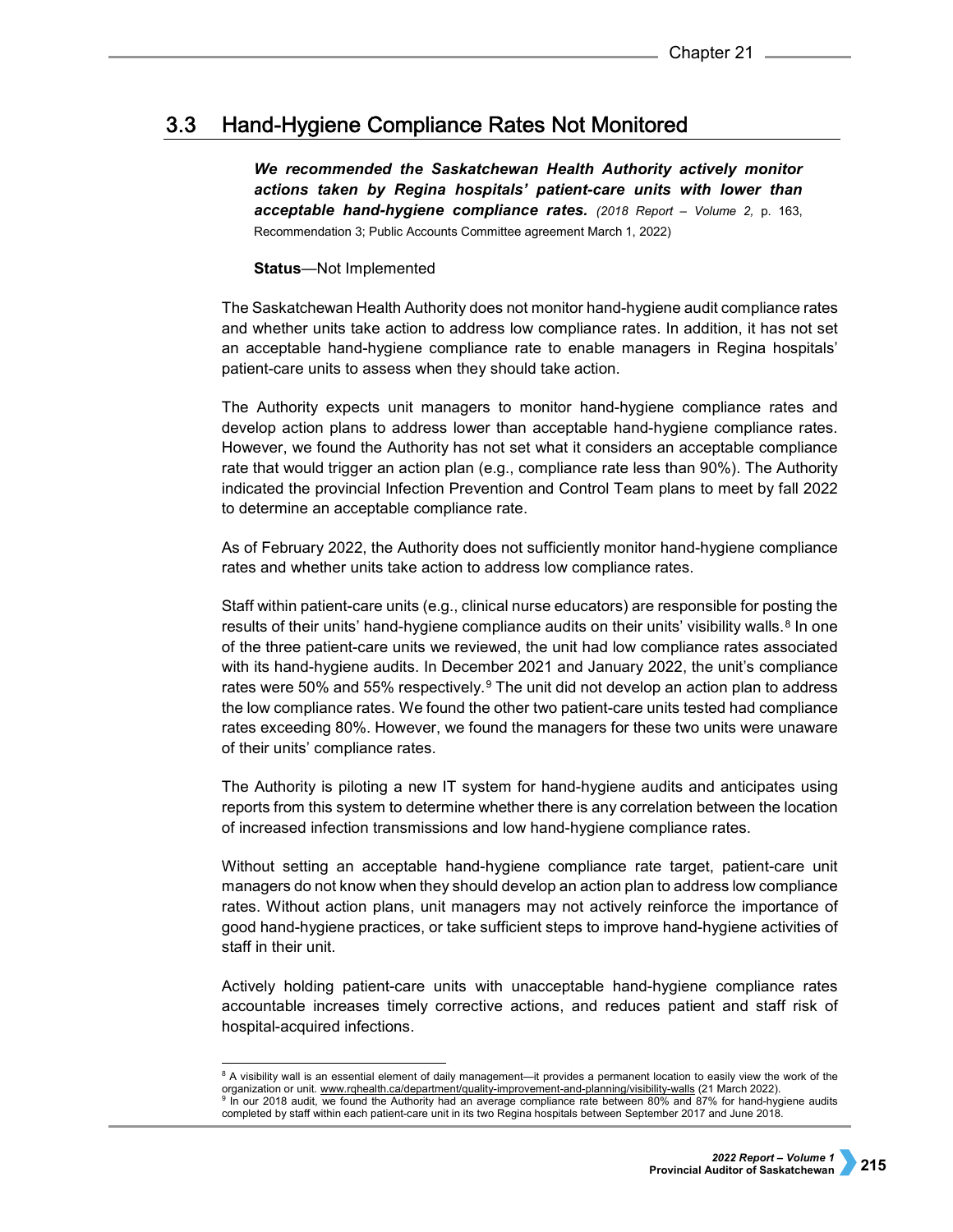### Better Analysis of Hospital-Acquired Infection Causes Needed  $3.4^{\circ}$

*We recommended the Saskatchewan Health Authority regularly give senior management a written analysis of emerging risks and causes based on trends of hospital-acquired infections. (2018 Report – Volume 2,* p. 166, Recommendation 4; Public Accounts Committee agreement March 1, 2022)

**Status**—Not Implemented

The Saskatchewan Health Authority does not give senior management a written analysis of emerging risks and causes based on trends of hospital-acquired infections.

The Authority continues to track the number of hospital-acquired infections by unit in each facility. As shown in **Figure 1**, the number of infections for each type of hospital-acquired infection decreased since 2017–18. The Authority indicated this was due to fewer outbreaks, as well as increased use of PPE and safety precautions during the COVID-19 pandemic.

# **Figure 1—Number of Infections by Organism Acquired at Regina General and Pasqua Hospitals**

| <b>Organism</b>                                    | $2017 - 18$ | $2018 - 19$ | $2019 - 20$    | $2020 - 21$    |
|----------------------------------------------------|-------------|-------------|----------------|----------------|
| <b>Regina General Hospital</b>                     |             |             |                |                |
| Vancomycin-resistant enterococcus (VRE)            | 94          | 11          | 46             | 4              |
| Methicillin-resistant staphylococcus aureus (MRSA) | 52          | 3           | 4              | 6              |
| Clostridium difficile (CDI)                        | 41          | 3           | 3              | 4              |
| Pasqua Hospital                                    |             |             |                |                |
| Vancomycin-resistant enterococcus (VRE)            | 112         | 9           | 32             | 64             |
| Methicillin-resistant staphylococcus aureus (MRSA) | 26          | 3           | $\mathfrak{p}$ | $\mathfrak{p}$ |
| Clostridium difficile (CDI)                        | 19          | 9           | 13             | 11             |
| Total                                              | 344         | 38          | 100            | 91             |

Source: Adapted from information provided by the Saskatchewan Health Authority.

In addition, we found the Authority tracked hospital-acquired COVID-19 infections since March 2020.[10](#page-5-0) During the period of April 1, 2020 to January 16, 2022, the Authority had 24 and 12 patients with hospital-acquired COVID-19 infections in the Regina General and Pasqua Hospitals, respectively.[11](#page-5-1)

Senior management continues to receive quarterly reports on bloodstream infection rates for MRSA and VRE—this aligns with good practice. We observed two quarterly reports and found the reports showed historical infection rates in the hospitals to identify trends. However, we found the reports do not include trend analysis or potential root causes for the changes.

<span id="page-5-0"></span> <sup>10</sup> When determining hospital-acquired COVID-19 infections in the Regina General and Pasqua Hospitals, the Authority uses best clinical judgment along with the following criteria: patient symptoms begin at least seven or more calendar days after admission to the reporting hospital, or a patient is re-admitted with a positive COVID-19 test result less than seven days after discharge from hospital.

<span id="page-5-1"></span><sup>&</sup>lt;sup>11</sup> Adapted from information provided by the Saskatchewan Health Authority.